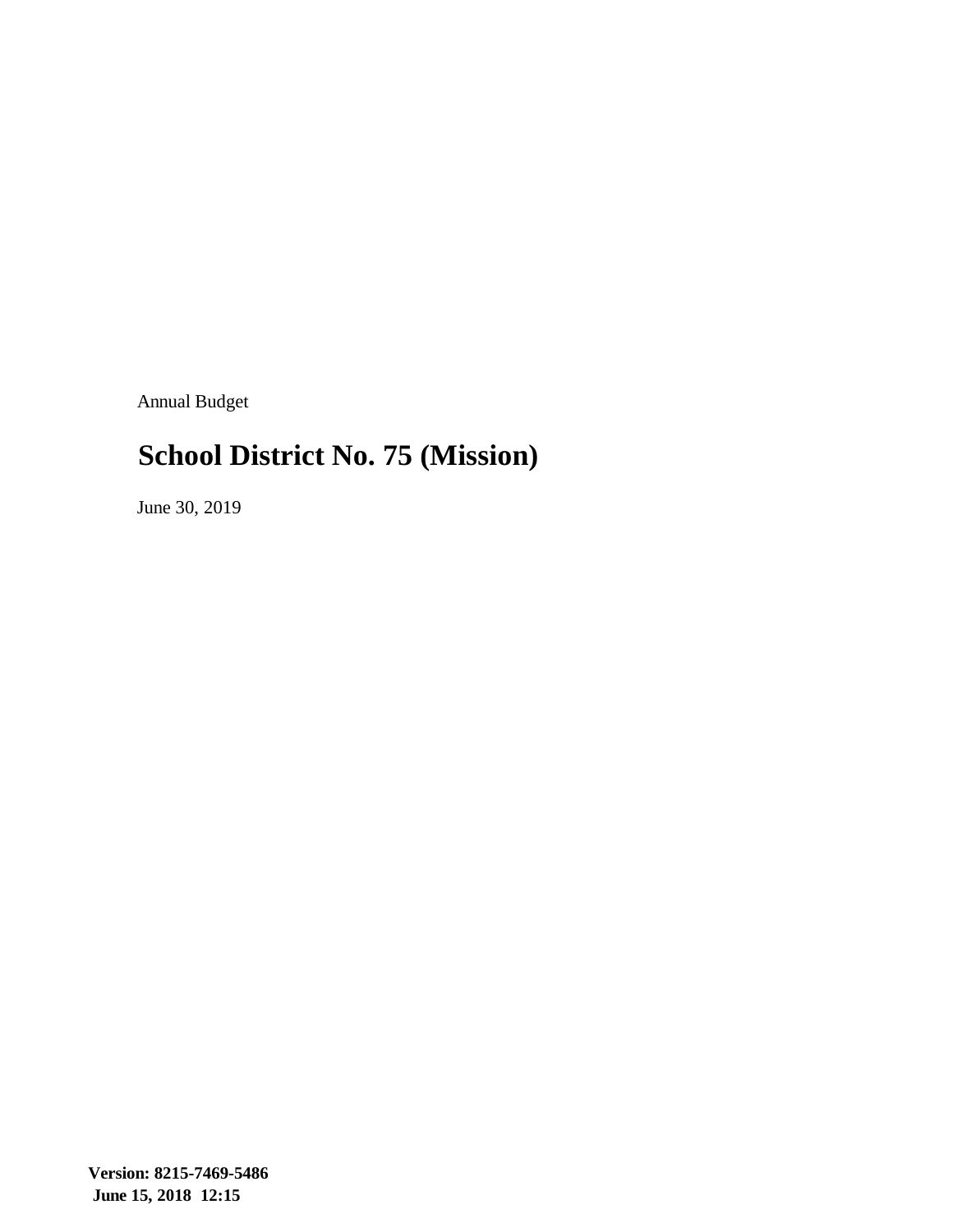June 30, 2019

Table of Contents

\*NOTE - Statement 1, Statement 3, Statement 5, Schedule 1 and Schedules 4A - 4D are used for Financial Statement reporting only.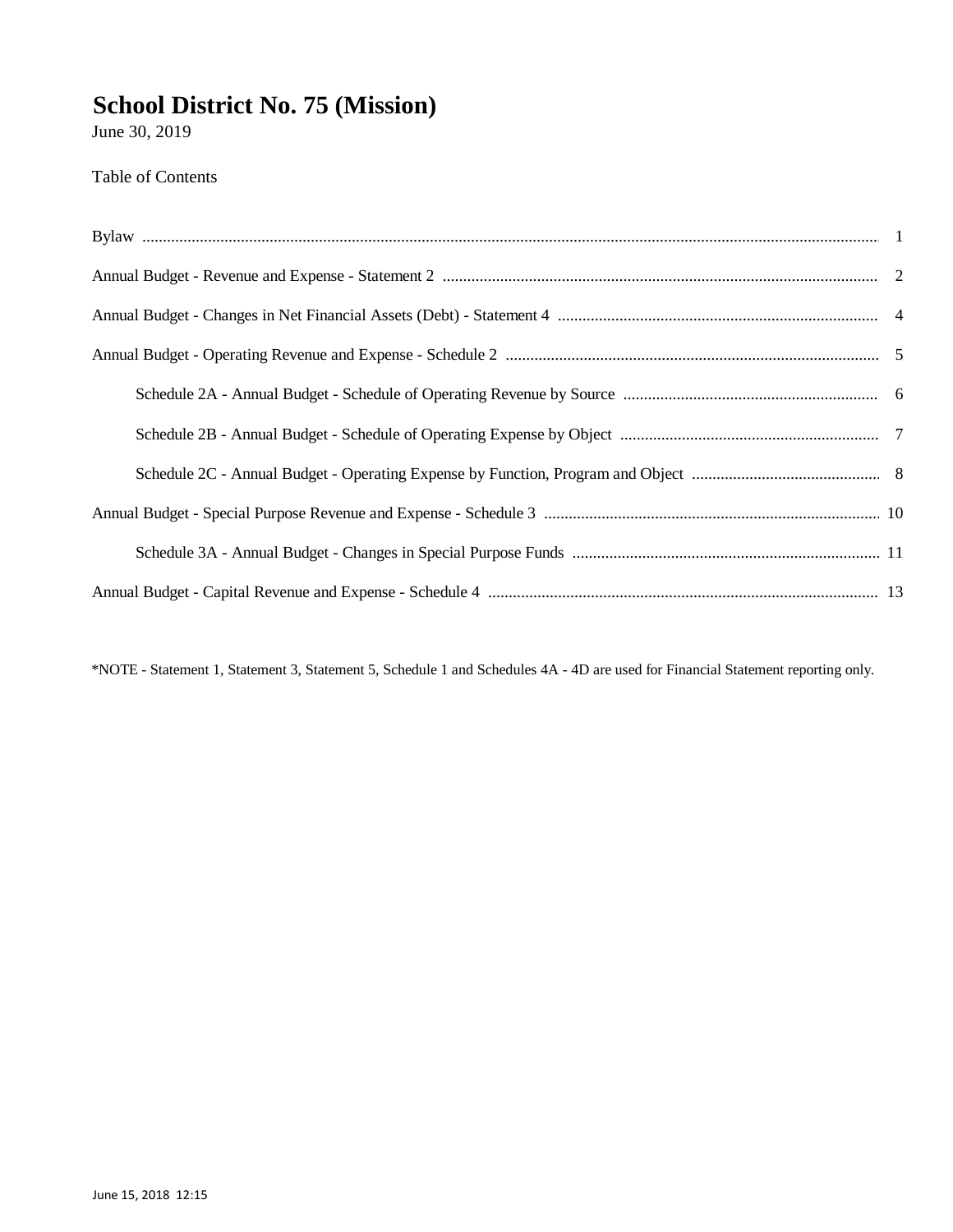### **ANNUAL BUDGET BYLAW**

A Bylaw of THE BOARD OF EDUCATION OF SCHOOL DISTRICT NO. 75 (MISSION) (called the ''Board'') to adopt the Annual Budget of the Board for the fiscal year 2018/2019 pursuant to section 113 of the *School Act* , R.S.B.C., 1996, c. 412 as amended from time to time (called the "*Act* ").

- 1. Board has complied with the provisions of the Act respecting the Annual Budget adopted by this bylaw.
- 2. This bylaw may be cited as School District No. 75 (Mission) Annual Budget Bylaw for fiscal year 2018/2019.
- 3. The attached Statement 2 showing the estimated revenue and expense for the 2018/2019 fiscal year and the total budget bylaw amount of \$77,818,117 for the 2018/2019 fiscal year was prepared in accordance with the *Act* .
- 4. Statement 2, 4 and Schedules 2 to 4 are adopted as the Annual Budget of the Board for the fiscal year 2018/2019.

READ A FIRST TIME THE 19th DAY OF JUNE, 2018;

READ A SECOND TIME THE 19th DAY OF JUNE, 2018;

| READ A THIRD TIME, PASSED AND ADOPTED THE 19th DAY OF JUNE, 2018; | iriginal is idence         |
|-------------------------------------------------------------------|----------------------------|
|                                                                   |                            |
|                                                                   | Chairperson of the Board   |
| (Corporate Seal)                                                  | r.extrined.com             |
|                                                                   | <b>Secretary Treasurer</b> |

I HEREBY CERTIFY this to be a true original of School District No. 75 (Mission) Annual Budget Bylaw 2018/2019, adopted by the Board the 19th DAY OF JUNE, 2018.

**Secretary Treasurer**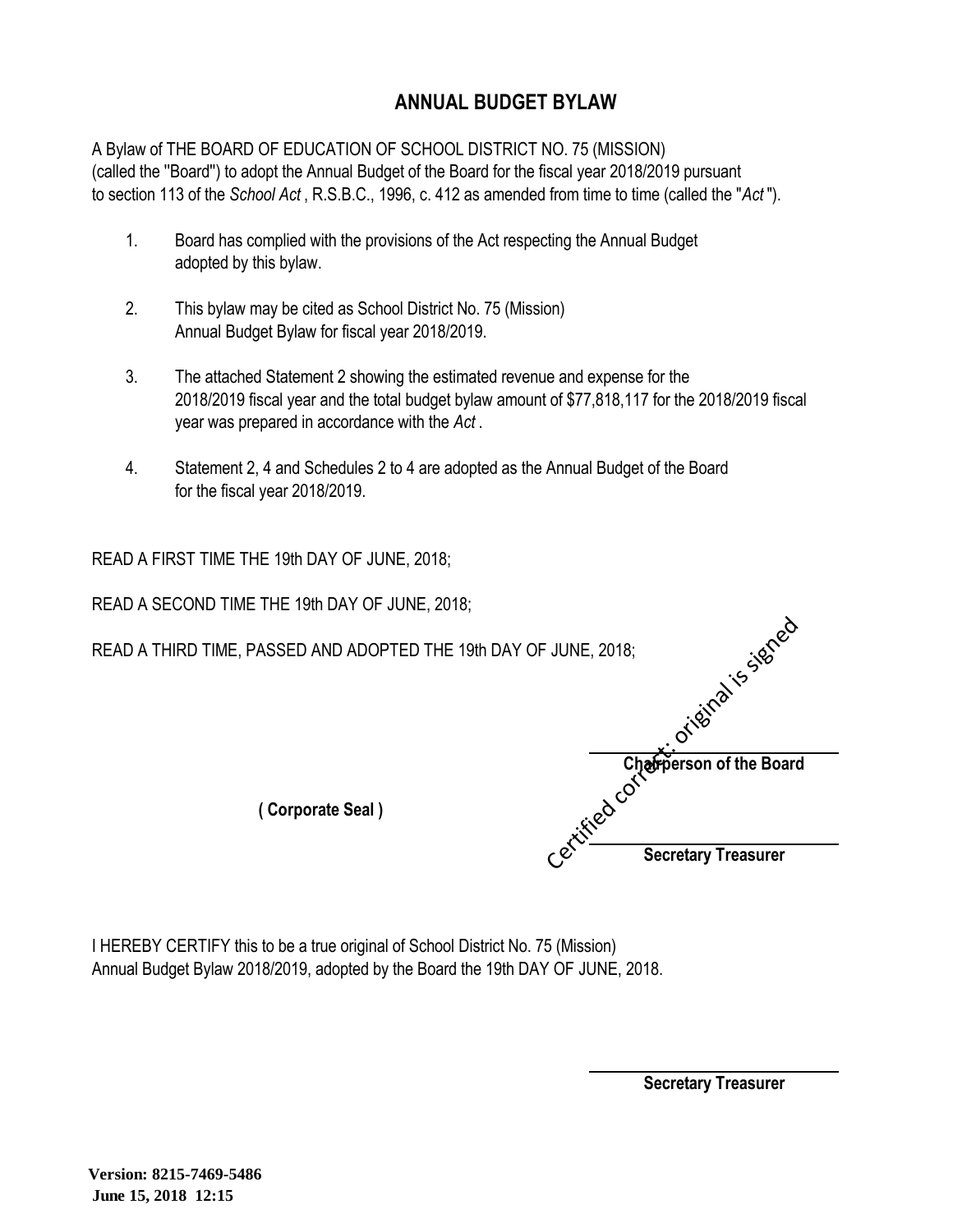Annual Budget - Revenue and Expense Year Ended June 30, 2019

| <b>Ministry Operating Grant Funded FTE's</b>                                                                                         | <b>Annual Budget</b><br>6,321.000 | Annual Budget |
|--------------------------------------------------------------------------------------------------------------------------------------|-----------------------------------|---------------|
|                                                                                                                                      |                                   |               |
|                                                                                                                                      |                                   |               |
| School-Age                                                                                                                           |                                   | 6,186.750     |
| Adult                                                                                                                                | 8.000                             | 6.625         |
| <b>Total Ministry Operating Grant Funded FTE's</b>                                                                                   | 6.329.000                         | 6,193.375     |
| <b>Revenues</b>                                                                                                                      | \$                                | \$            |
| <b>Provincial Grants</b>                                                                                                             |                                   |               |
| Ministry of Education                                                                                                                | 67,714,662                        | 65,147,831    |
| Other                                                                                                                                | 281,034                           | 360,615       |
| Tuition                                                                                                                              | 2,376,500                         | 2,372,000     |
| Other Revenue                                                                                                                        | 2,015,000                         | 2,019,177     |
| <b>Rentals and Leases</b>                                                                                                            | 137,000                           | 210,000       |
| <b>Investment Income</b>                                                                                                             | 145,000                           | 125,000       |
| Amortization of Deferred Capital Revenue                                                                                             | 2,798,435                         | 2,829,994     |
| <b>Total Revenue</b>                                                                                                                 | 75,467,631                        | 73,064,617    |
| <b>Expenses</b>                                                                                                                      |                                   |               |
| Instruction                                                                                                                          | 60,769,050                        | 58,843,098    |
| <b>District Administration</b>                                                                                                       | 2,825,523                         | 2,727,529     |
| Operations and Maintenance                                                                                                           | 11,411,083                        | 10,972,542    |
| <b>Transportation and Housing</b>                                                                                                    | 1,067,461                         | 1,024,644     |
| <b>Total Expense</b>                                                                                                                 | 76,073,117                        | 73,567,813    |
| <b>Net Revenue (Expense)</b>                                                                                                         | (605, 486)                        | (503, 196)    |
| <b>Budgeted Allocation (Retirement) of Surplus (Deficit)</b>                                                                         | 263,945                           | 1,728,147     |
| <b>Budgeted Surplus (Deficit), for the year</b>                                                                                      | (341, 541)                        | 1,224,951     |
| Budgeted Surplus (Deficit), for the year comprised of:<br>Operating Fund Surplus (Deficit)<br>Special Purpose Fund Surplus (Deficit) |                                   |               |
| Capital Fund Surplus (Deficit)                                                                                                       | (341, 541)                        | 1,224,951     |
| <b>Budgeted Surplus (Deficit), for the year</b>                                                                                      | (341, 541)                        | 1,224,951     |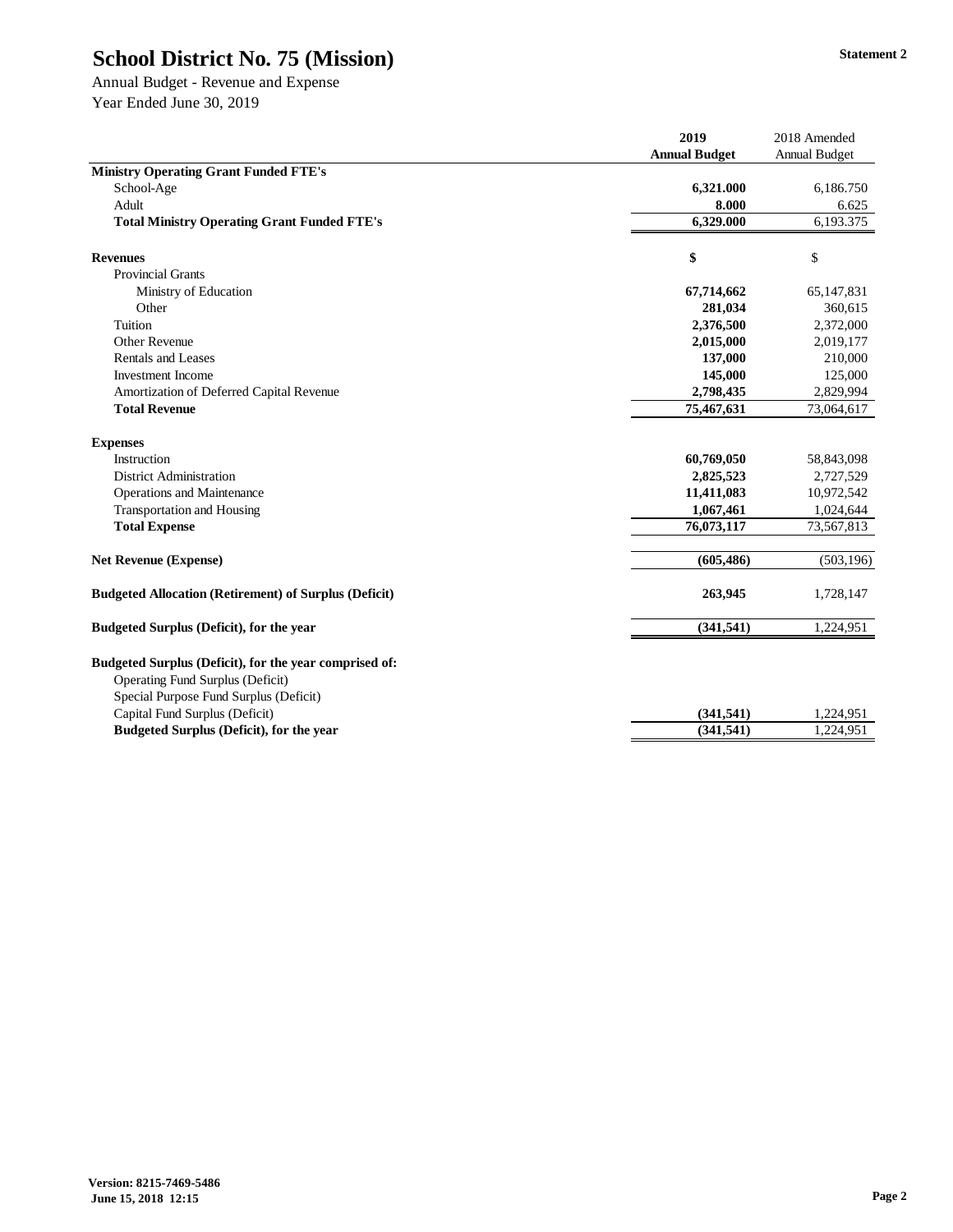Annual Budget - Revenue and Expense Year Ended June 30, 2019

|                                                                     | 2019                 | 2018 Amended         |
|---------------------------------------------------------------------|----------------------|----------------------|
|                                                                     | <b>Annual Budget</b> | <b>Annual Budget</b> |
| <b>Budget Bylaw Amount</b>                                          |                      |                      |
| <b>Operating - Total Expense</b>                                    | 63,087,727           | 61,007,993           |
| <b>Operating - Tangible Capital Assets Purchased</b>                | 895,000              | 1,456,000            |
| Special Purpose Funds - Total Expense                               | 8.950.414            | 8.725.867            |
| Capital Fund - Total Expense                                        | 4,034,976            | 3,833,953            |
| Capital Fund - Tangible Capital Assets Purchased from Local Capital | 850,000              | 925,000              |
| <b>Total Budget Bylaw Amount</b>                                    | 77.818.117           | 75,948,813           |

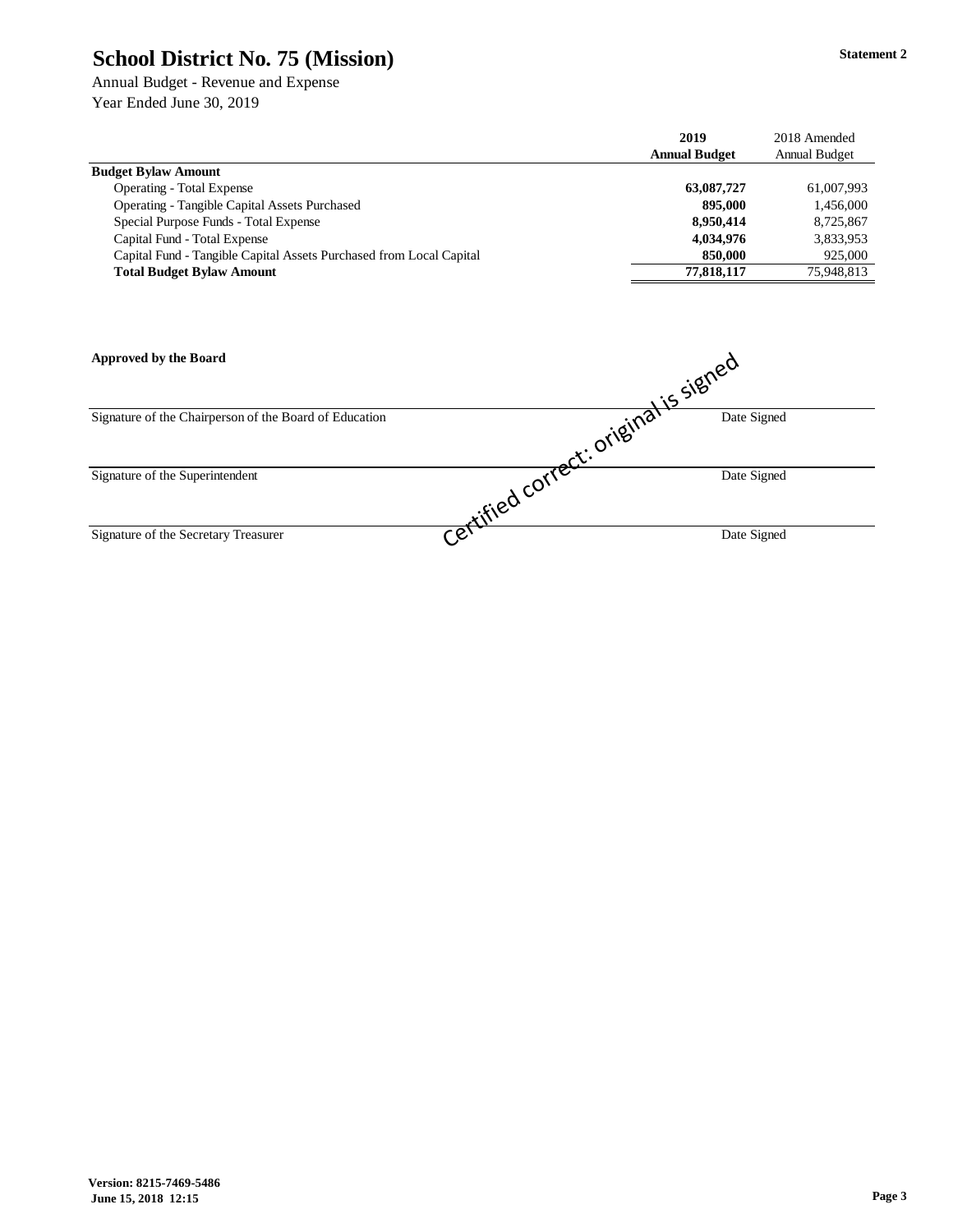Annual Budget - Changes in Net Financial Assets (Debt) Year Ended June 30, 2019

|                                                          | 2019                 | 2018 Amended  |
|----------------------------------------------------------|----------------------|---------------|
|                                                          | <b>Annual Budget</b> | Annual Budget |
|                                                          | \$                   | \$            |
| Surplus (Deficit) for the year                           | (605, 486)           | (503, 196)    |
| <b>Effect of change in Tangible Capital Assets</b>       |                      |               |
| <b>Acquisition of Tangible Capital Assets</b>            |                      |               |
| From Operating and Special Purpose Funds                 | (895,000)            | (1,456,000)   |
| From Local Capital                                       | (850,000)            | (925,000)     |
| From Deferred Capital Revenue                            | (2,496,998)          | (3,037,653)   |
| <b>Total Acquisition of Tangible Capital Assets</b>      | (4,241,998)          | (5,418,653)   |
| Amortization of Tangible Capital Assets                  | 4,034,976            | 3,833,953     |
| <b>Total Effect of change in Tangible Capital Assets</b> | (207, 022)           | (1,584,700)   |
| Acquisitions of Prepaid Expenses                         | (200,000)            | (150,000)     |
| Use of Prepaid Expenses                                  | 200,000              | 79,203        |
|                                                          | ۰                    | (70, 797)     |
| (Increase) Decrease in Net Financial Assets (Debt)       | (812,508)            | (2,158,693)   |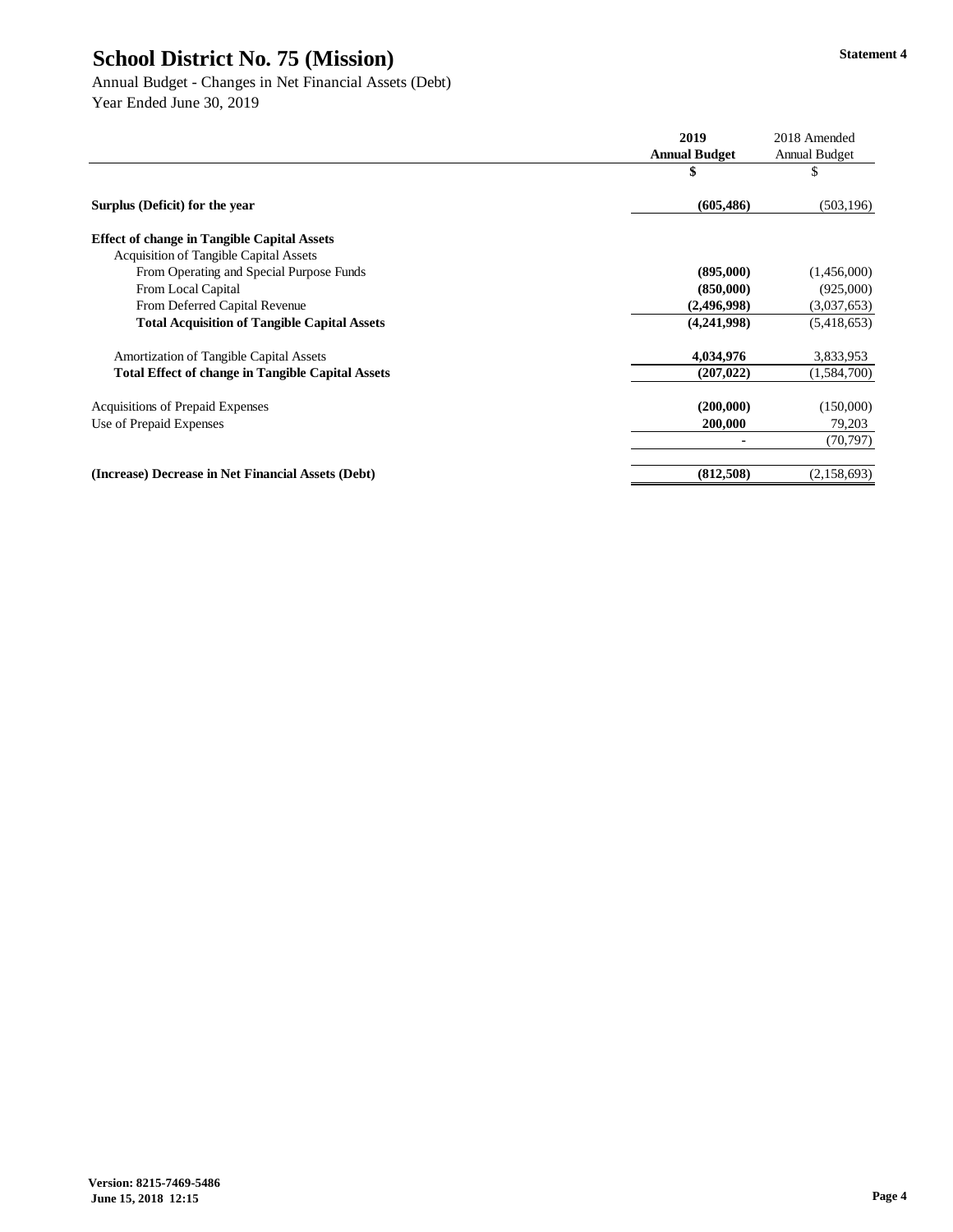Annual Budget - Operating Revenue and Expense Year Ended June 30, 2019

|                                                  | 2019                 | 2018 Amended         |
|--------------------------------------------------|----------------------|----------------------|
|                                                  | <b>Annual Budget</b> | <b>Annual Budget</b> |
|                                                  | \$                   | \$                   |
| <b>Revenues</b>                                  |                      |                      |
| <b>Provincial Grants</b>                         |                      |                      |
| Ministry of Education                            | 60,444,248           | 58,164,245           |
| Other                                            | 281,034              | 310,615              |
| <b>Tuition</b>                                   | 2,376,500            | 2,372,000            |
| Other Revenue                                    | 335,000              | 326,896              |
| <b>Rentals and Leases</b>                        | 137,000              | 210,000              |
| <b>Investment Income</b>                         | 145,000              | 125,000              |
| <b>Total Revenue</b>                             | 63,718,782           | 61,508,756           |
|                                                  |                      |                      |
| <b>Expenses</b>                                  |                      |                      |
| Instruction                                      | 52,406,508           | 50,681,839           |
| <b>District Administration</b>                   | 2,590,363            | 2,522,433            |
| Operations and Maintenance                       | 7,023,395            | 6,779,077            |
| Transportation and Housing                       | 1,067,461            | 1,024,644            |
| <b>Total Expense</b>                             | 63,087,727           | 61,007,993           |
| <b>Net Revenue (Expense)</b>                     | 631,055              | 500,763              |
| <b>Budgeted Prior Year Surplus Appropriation</b> | 263,945              | 1,728,147            |
|                                                  |                      |                      |
| Net Transfers (to) from other funds              |                      |                      |
| Tangible Capital Assets Purchased                | (895,000)            | (1,456,000)          |
| <b>Local Capital</b>                             |                      | (772, 910)           |
| <b>Total Net Transfers</b>                       | (895,000)            | (2,228,910)          |
| <b>Budgeted Surplus (Deficit), for the year</b>  | ٠                    |                      |
|                                                  |                      |                      |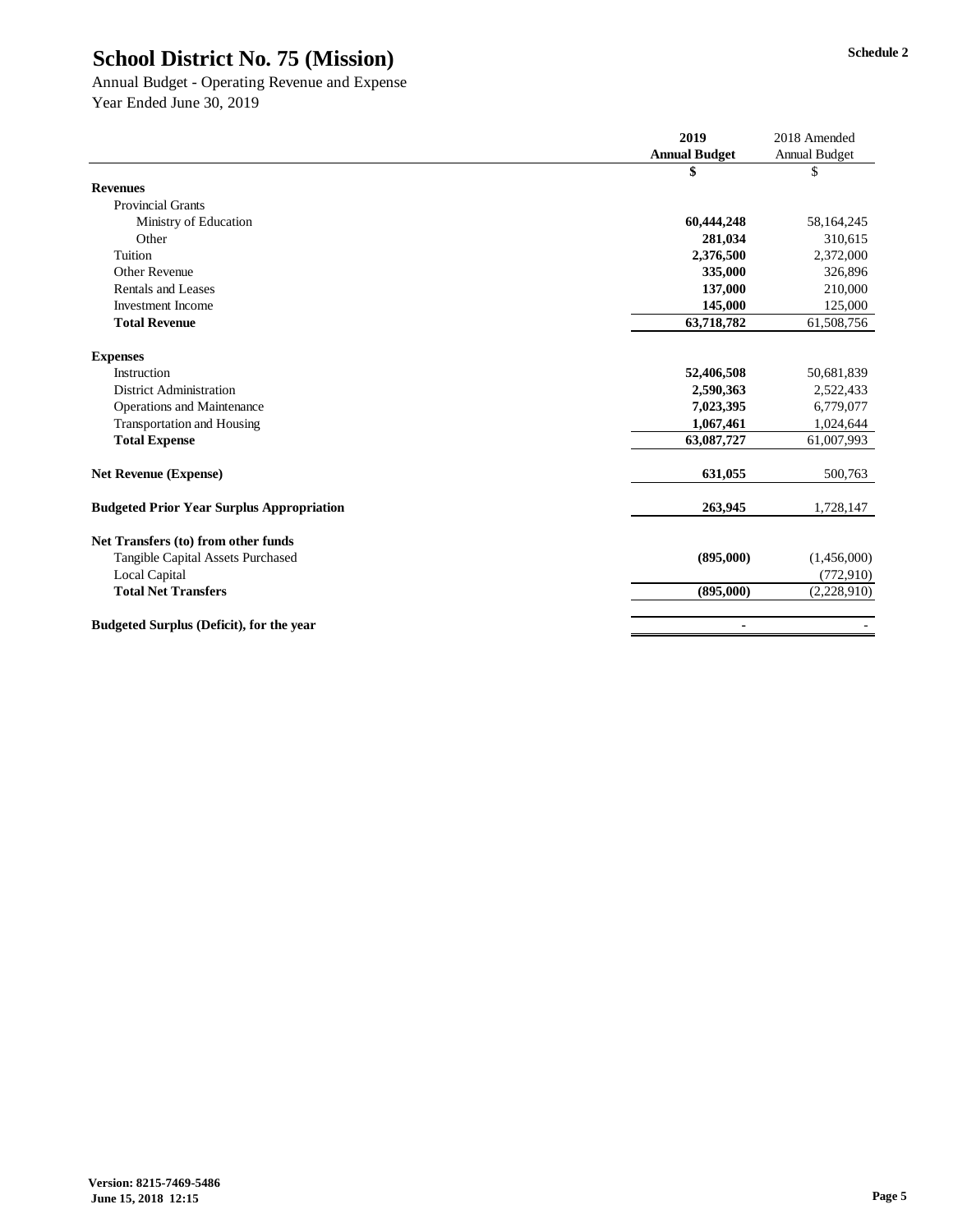#### Annual Budget - Schedule of Operating Revenue by Source Year Ended June 30, 2019

**2019** 2018 Amended **Annual Budget** Annual Budget **\$** \$ **Provincial Grants - Ministry of Education** Operating Grant, Ministry of Education **59,619,357** 57,007,104 DISC/LEA Recovery **(175,000)** (156,896) Other Ministry of Education Grants Pay Equity **725,901** 725,901 Transportation Supplement **188,900** 188,900 188,900 188,900 188,900 188,900 188,900 188,900 188,900 188,900 188,900 188,900 188,900 188,900 188,900 188,900 188,900 188,900 188,900 188,900 188,900 188,900 188,900 189,100 18 Economic Stability Dividend 34,000 Return of Administrative Savings 280,146 Carbon Tax Grant **50,000** 50,000 FSA **13,000** 13,000 Skills Training **22,090** 22,090 Total Provincial Grants - Ministry of Education 60,444,248 58,164,245 **Provincial Grants - Other 281,034** 310,615 **Tuition** Continuing Education **409,000** 269,500<br>International and Out of Province Students **409,000** 2,102,500 2,102,500 International and Out of Province Students<br> **1,967,500** 2,102,500<br> **2,376,500** 2,372,000<br> **2,376,500** 2,372,000 **Total Tuition 2,376,500** 2,372,000 **Other Revenues** LEA/Direct Funding from First Nations **175,000** 156,896 Miscellaneous Pay for Service - Riverside 20,000 35,000 35,000 35,000 35,000 35,000 35,000 35,000 35,000 35,000 35,000 35,000 35,000 35,000 35,000 35,000 35,000 35,000 35,000 35,000 35,000 35,000 35,000 35,000 35,000 35,000 35,000 35,00 District of Mission - Clarke Theatre **100,000** 35,000 **Other** 40,000 100,000 100,000 100,000 100,000 100,000 100,000 100,000 100,000 100,000 100,000 100,000 100,000 100,000 100,000 100,000 100,000 100,000 100,000 100,000 100,000 100,000 100,000 100,000 100,000 100,000 100,000 **Total Other Revenue** 335,000 326,896 **Rentals and Leases** 210,000 210,000 210,000 210,000 210,000 210,000 210,000 210,000 210,000 210,000 210,000 210,000 210,000 210,000 210,000 210,000 210,000 210,000 210,000 210,000 210,000 210,000 210,000 210,000 210,000 2 **Investment Income 125,000** 125,000 125,000 125,000 125,000 125,000 125,000 125,000 125,000 125,000 125,000 125,000 125,000 125,000 125,000 125,000 125,000 125,000 125,000 125,000 125,000 125,000 125,000 125,000 125,000 12 **Total Operating Revenue** 63,718,782 61,508,756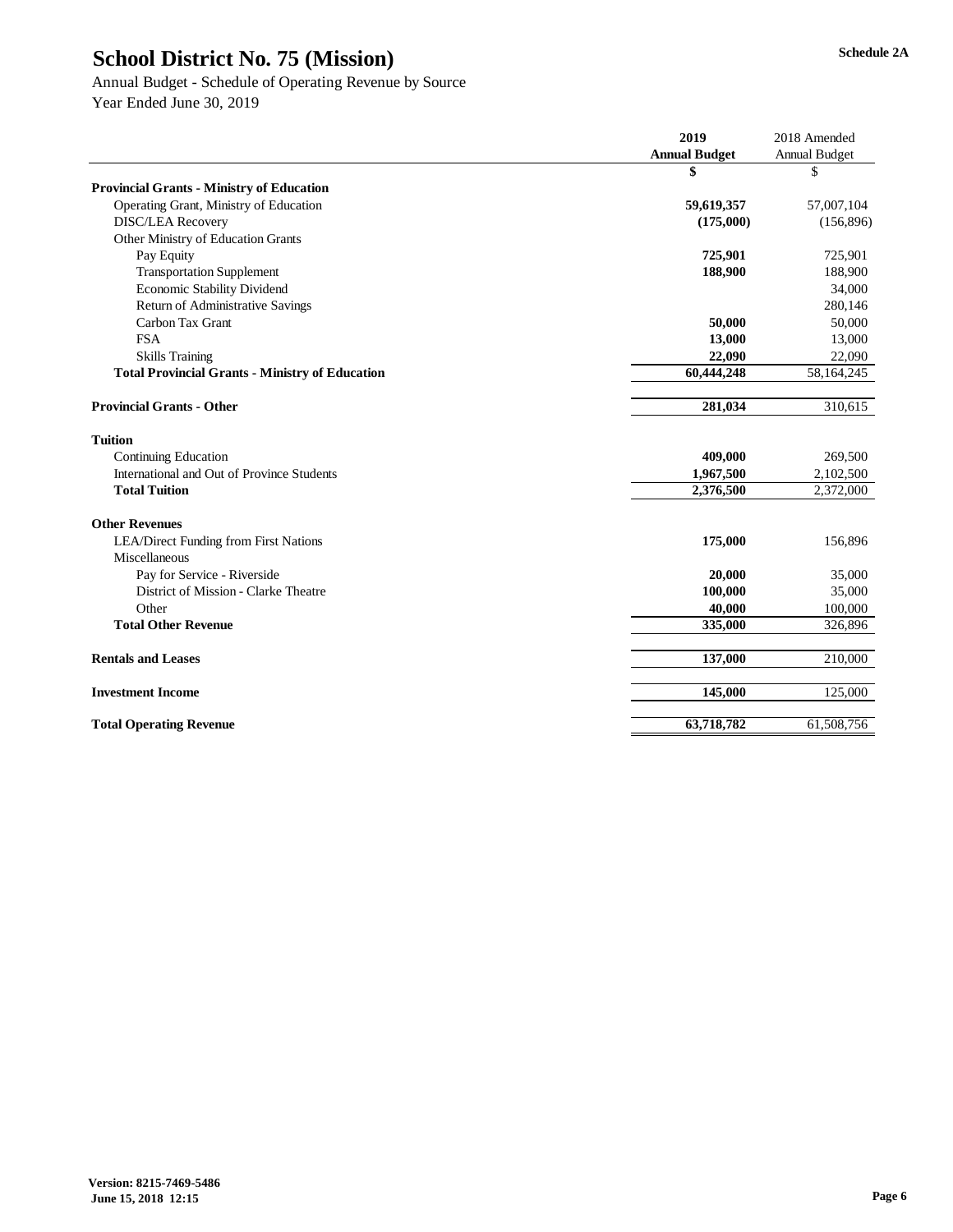### Annual Budget - Schedule of Operating Expense by Object Year Ended June 30, 2019

|                                     | 2019                 | 2018 Amended  |
|-------------------------------------|----------------------|---------------|
|                                     | <b>Annual Budget</b> | Annual Budget |
|                                     | \$                   | \$            |
| <b>Salaries</b>                     |                      |               |
| Teachers                            | 25,081,820           | 24,084,698    |
| Principals and Vice Principals      | 3,833,900            | 3,572,800     |
| <b>Educational Assistants</b>       | 6,096,900            | 5,865,700     |
| <b>Support Staff</b>                | 7,024,110            | 6,475,840     |
| Other Professionals                 | 1,945,613            | 1,841,913     |
| <b>Substitutes</b>                  | 2,136,561            | 2,067,802     |
| <b>Total Salaries</b>               | 46,118,904           | 43,908,753    |
|                                     |                      |               |
| <b>Employee Benefits</b>            | 10,710,859           | 10,523,405    |
|                                     |                      |               |
| <b>Total Salaries and Benefits</b>  | 56,829,763           | 54,432,158    |
| <b>Services and Supplies</b>        |                      |               |
| <b>Services</b>                     | 1,716,306            | 1,737,981     |
| <b>Student Transportation</b>       | 22,500               | 22,500        |
| Professional Development and Travel | 425,800              | 438,000       |
| Rentals and Leases                  | 230,228              | 149,040       |
| Dues and Fees                       | 88,100               | 88,100        |
| Insurance                           | 181,665              | 206,811       |
| <b>Supplies</b>                     | 2,496,165            | 2,741,202     |
| <b>Utilities</b>                    | 1,097,200            | 1,192,201     |
| <b>Total Services and Supplies</b>  | 6,257,964            | 6,575,835     |
|                                     |                      |               |
| <b>Total Operating Expense</b>      | 63,087,727           | 61,007,993    |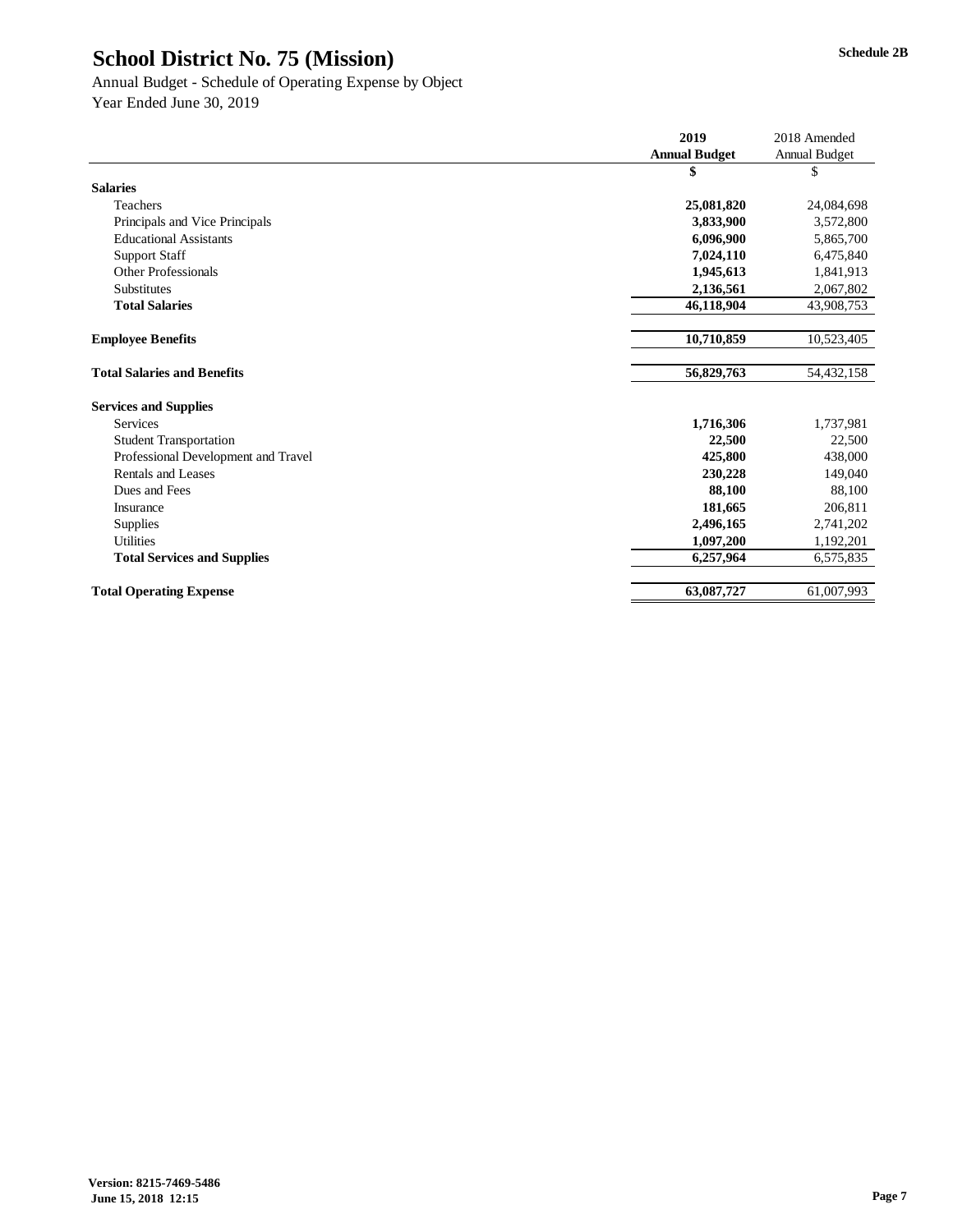## **Schedule 2C School District No. 75 (Mission)**

Annual Budget - Operating Expense by Function, Program and Object

|                                                 | <b>Teachers</b><br><b>Salaries</b> | <b>Principals and</b><br><b>Vice Principals</b><br><b>Salaries</b> | <b>Educational</b><br><b>Assistants</b><br><b>Salaries</b> | <b>Support</b><br><b>Staff</b><br><b>Salaries</b> | Other<br><b>Professionals</b><br><b>Salaries</b> | <b>Substitutes</b><br><b>Salaries</b> | <b>Total</b><br><b>Salaries</b> |
|-------------------------------------------------|------------------------------------|--------------------------------------------------------------------|------------------------------------------------------------|---------------------------------------------------|--------------------------------------------------|---------------------------------------|---------------------------------|
|                                                 | \$                                 | \$                                                                 | \$                                                         | \$                                                | \$                                               | \$                                    | \$                              |
| 1 Instruction                                   |                                    |                                                                    |                                                            |                                                   |                                                  |                                       |                                 |
| 1.02 Regular Instruction                        | 21,073,120                         | 619,000                                                            | 46,400                                                     | 329,200                                           |                                                  | 1,971,500                             | 24,039,220                      |
| 1.03 Career Programs                            | 605,900                            | 123,100                                                            | 29,600                                                     | 323,400                                           |                                                  | 1,700                                 | 1,083,700                       |
| 1.07 Library Services                           | 961,200                            |                                                                    |                                                            |                                                   |                                                  |                                       | 961,200                         |
| 1.08 Counselling                                | 998,500                            |                                                                    |                                                            |                                                   |                                                  |                                       | 998,500                         |
| 1.10 Special Education                          | 1,265,300                          |                                                                    | 4,884,900                                                  | 568,810                                           | 127,300                                          | 71,300                                | 6,917,610                       |
| 1.30 English Language Learning                  | 75,700                             | 12,300                                                             | 374,900                                                    |                                                   |                                                  |                                       | 462,900                         |
| 1.31 Aboriginal Education                       | 102,100                            | 110,800                                                            | 727,000                                                    | 33,300                                            |                                                  | 10,000                                | 983,200                         |
| 1.41 School Administration                      |                                    | 2,845,600                                                          |                                                            | 1,133,900                                         | 114,300                                          | 32,200                                | 4,126,000                       |
| 1.62 International and Out of Province Students |                                    |                                                                    | 34,100                                                     | 96,400                                            | 133,100                                          |                                       | 263,600                         |
| 1.64 Other                                      |                                    |                                                                    |                                                            | 14,000                                            | 139,000                                          |                                       | 153,000                         |
| <b>Total Function 1</b>                         | 25,081,820                         | 3,710,800                                                          | 6,096,900                                                  | 2,499,010                                         | 513,700                                          | 2,086,700                             | 39,988,930                      |
| <b>4 District Administration</b>                |                                    |                                                                    |                                                            |                                                   |                                                  |                                       |                                 |
| 4.11 Educational Administration                 |                                    | 123,100                                                            |                                                            | 87,000                                            | 355,500                                          |                                       | 565,600                         |
| 4.40 School District Governance                 |                                    |                                                                    |                                                            |                                                   | 86,213                                           |                                       | 86,213                          |
| 4.41 Business Administration                    |                                    |                                                                    |                                                            | 305,800                                           | 722,500                                          | 5,000                                 | 1,033,300                       |
| <b>Total Function 4</b>                         | $\blacksquare$                     | 123,100                                                            | $\blacksquare$                                             | 392,800                                           | 1,164,213                                        | 5,000                                 | 1,685,113                       |
| <b>5 Operations and Maintenance</b>             |                                    |                                                                    |                                                            |                                                   |                                                  |                                       |                                 |
| 5.41 Operations and Maintenance Administration  |                                    |                                                                    |                                                            | 85,700                                            | 192,000                                          | 3,000                                 | 280,700                         |
| 5.50 Maintenance Operations                     |                                    |                                                                    |                                                            | 3,152,200                                         |                                                  | 33,700                                | 3,185,900                       |
| 5.52 Maintenance of Grounds                     |                                    |                                                                    |                                                            | 295,300                                           |                                                  |                                       | 295,300                         |
| 5.56 Utilities                                  |                                    |                                                                    |                                                            |                                                   |                                                  |                                       |                                 |
| <b>Total Function 5</b>                         | $\blacksquare$                     | $\blacksquare$                                                     | $\blacksquare$                                             | 3,533,200                                         | 192,000                                          | 36,700                                | 3,761,900                       |
|                                                 |                                    |                                                                    |                                                            |                                                   |                                                  |                                       |                                 |
| <b>7 Transportation and Housing</b>             |                                    |                                                                    |                                                            |                                                   |                                                  |                                       |                                 |
| 7.41 Transportation and Housing Administration  |                                    |                                                                    |                                                            | 26,700                                            | 75,700                                           |                                       | 102,400                         |
| 7.70 Student Transportation                     |                                    |                                                                    |                                                            | 572,400                                           |                                                  | 8,161                                 | 580,561                         |
| <b>Total Function 7</b>                         | $\blacksquare$                     | $\blacksquare$                                                     | $\blacksquare$                                             | 599,100                                           | 75,700                                           | 8,161                                 | 682,961                         |
| 9 Debt Services                                 |                                    |                                                                    |                                                            |                                                   |                                                  |                                       |                                 |
| <b>Total Function 9</b>                         | $\blacksquare$                     | $\blacksquare$                                                     | $\blacksquare$                                             | $\blacksquare$                                    | $\blacksquare$                                   | $\blacksquare$                        |                                 |
| <b>Total Functions 1 - 9</b>                    | 25,081,820                         | 3,833,900                                                          | 6,096,900                                                  | 7,024,110                                         | 1,945,613                                        | 2,136,561                             | 46,118,904                      |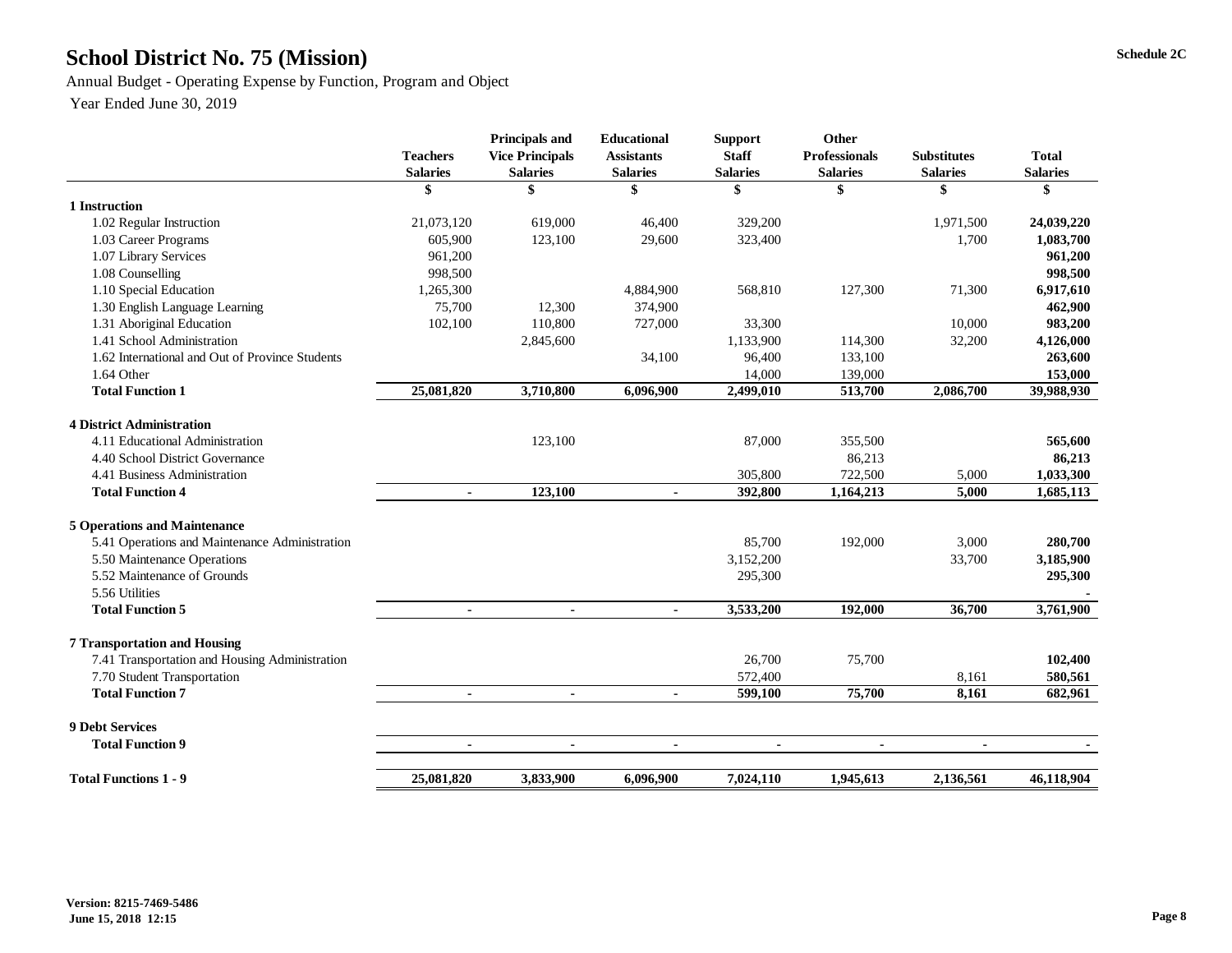## **Schedule 2C School District No. 75 (Mission)**

Annual Budget - Operating Expense by Function, Program and Object

|                                                 | <b>Total</b>    | <b>Employee</b> | <b>Total Salaries</b> | <b>Services and</b> | 2019                 | 2018 Amended  |
|-------------------------------------------------|-----------------|-----------------|-----------------------|---------------------|----------------------|---------------|
|                                                 | <b>Salaries</b> | <b>Benefits</b> | and Benefits          | <b>Supplies</b>     | <b>Annual Budget</b> | Annual Budget |
|                                                 | \$              | \$              | \$                    |                     | \$                   | \$            |
| 1 Instruction                                   |                 |                 |                       |                     |                      |               |
| 1.02 Regular Instruction                        | 24,039,220      | 5,446,439       | 29,485,659            | 1,766,191           | 31,251,850           | 29,899,528    |
| 1.03 Career Programs                            | 1,083,700       | 256,640         | 1,340,340             | 297,360             | 1,637,700            | 1,578,410     |
| 1.07 Library Services                           | 961,200         | 225,890         | 1,187,090             | 40,000              | 1,227,090            | 1,212,070     |
| 1.08 Counselling                                | 998,500         | 234,660         | 1,233,160             | 5,500               | 1,238,660            | 1,205,030     |
| 1.10 Special Education                          | 6,917,610       | 1,709,140       | 8,626,750             | 149,900             | 8,776,650            | 8,643,710     |
| 1.30 English Language Learning                  | 462,900         | 110,370         | 573,270               | 18,000              | 591,270              | 764,540       |
| 1.31 Aboriginal Education                       | 983,200         | 229,760         | 1,212,960             | 329,460             | 1,542,420            | 1,443,418     |
| 1.41 School Administration                      | 4,126,000       | 912,340         | 5,038,340             | 181,700             | 5,220,040            | 4,991,050     |
| 1.62 International and Out of Province Students | 263,600         | 59,350          | 322,950               | 398,088             | 721,038              | 744,853       |
| 1.64 Other                                      | 153,000         | 21,590          | 174,590               | 25,200              | 199,790              | 199,230       |
| <b>Total Function 1</b>                         | 39,988,930      | 9,206,179       | 49,195,109            | 3,211,399           | 52,406,508           | 50,681,839    |
| <b>4 District Administration</b>                |                 |                 |                       |                     |                      |               |
| 4.11 Educational Administration                 | 565,600         | 134,610         | 700,210               | 178,400             | 878,610              | 885,310       |
| 4.40 School District Governance                 | 86,213          | 27,600          | 113,813               | 60,500              | 174,313              | 174,313       |
| 4.41 Business Administration                    | 1,033,300       | 232,340         | 1,265,640             | 271,800             | 1,537,440            | 1,462,810     |
| <b>Total Function 4</b>                         | 1,685,113       | 394.550         | 2,079,663             | 510,700             | 2,590,363            | 2,522,433     |
| <b>5 Operations and Maintenance</b>             |                 |                 |                       |                     |                      |               |
| 5.41 Operations and Maintenance Administration  | 280,700         | 60,930          | 341,630               | 150,700             | 492,330              | 425,190       |
| 5.50 Maintenance Operations                     | 3,185,900       | 808,700         | 3,994,600             | 929,265             | 4,923,865            | 4,707,986     |
| 5.52 Maintenance of Grounds                     | 295,300         | 74,200          | 369,500               | 140,500             | 510,000              | 453,700       |
| 5.56 Utilities                                  |                 |                 |                       | 1,097,200           | 1,097,200            | 1,192,201     |
| <b>Total Function 5</b>                         | 3,761,900       | 943,830         | 4,705,730             | 2,317,665           | 7,023,395            | 6,779,077     |
| <b>7 Transportation and Housing</b>             |                 |                 |                       |                     |                      |               |
| 7.41 Transportation and Housing Administration  | 102,400         | 22,300          | 124,700               | 6,200               | 130,900              | 130,900       |
| 7.70 Student Transportation                     | 580,561         | 144,000         | 724,561               | 212,000             | 936,561              | 893,744       |
| <b>Total Function 7</b>                         | 682,961         | 166,300         | 849,261               | 218,200             | 1,067,461            | 1,024,644     |
| <b>9 Debt Services</b>                          |                 |                 |                       |                     |                      |               |
| <b>Total Function 9</b>                         | $\blacksquare$  | $\blacksquare$  | $\blacksquare$        | $\blacksquare$      | $\blacksquare$       |               |
| <b>Total Functions 1 - 9</b>                    | 46,118,904      | 10,710,859      | 56,829,763            | 6,257,964           | 63,087,727           | 61,007,993    |
|                                                 |                 |                 |                       |                     |                      |               |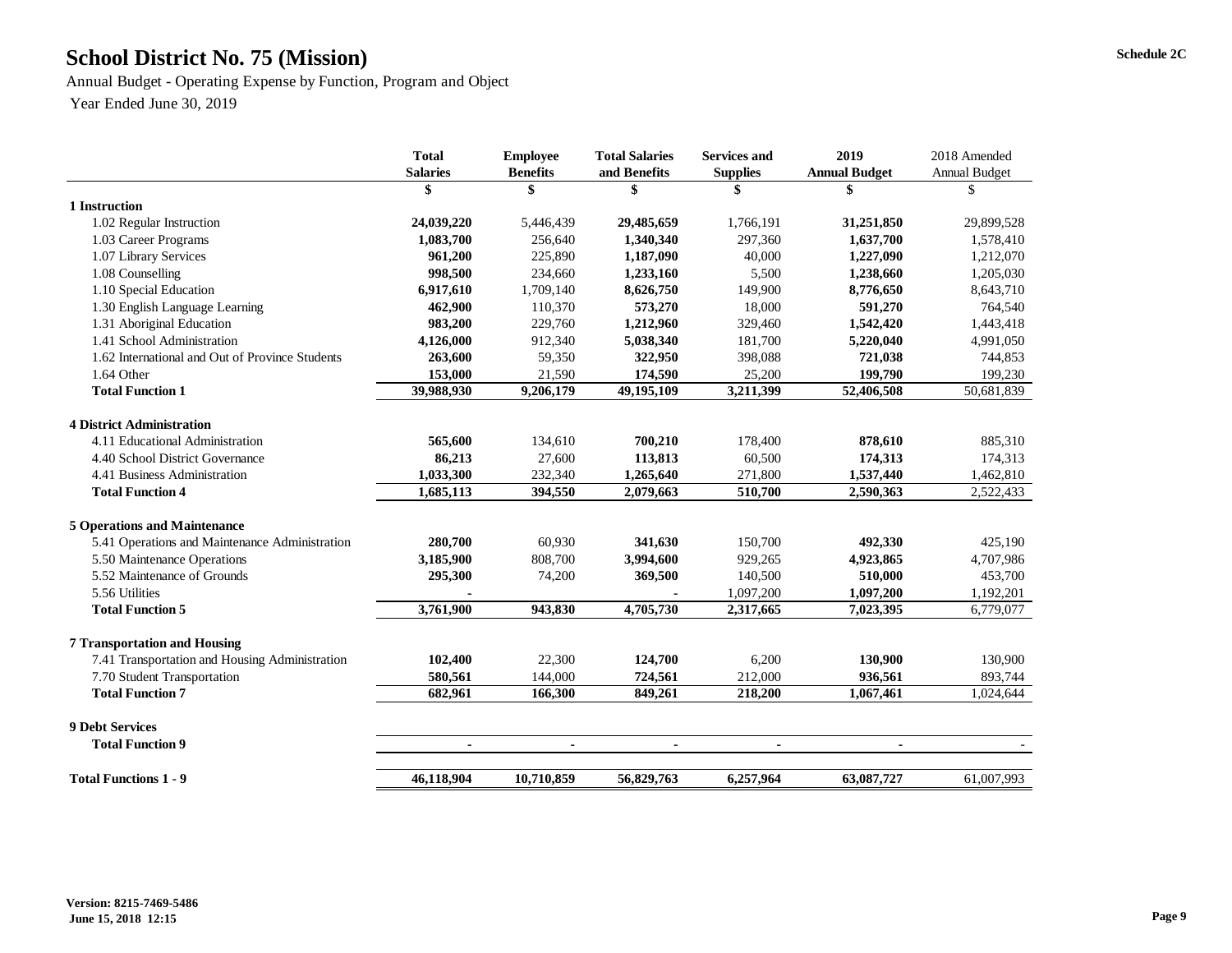#### Annual Budget - Special Purpose Revenue and Expense Year Ended June 30, 2019

|                                                 | 2019                 | 2018 Amended  |
|-------------------------------------------------|----------------------|---------------|
|                                                 | <b>Annual Budget</b> | Annual Budget |
|                                                 | \$                   | \$            |
| <b>Revenues</b>                                 |                      |               |
| <b>Provincial Grants</b>                        |                      |               |
| Ministry of Education                           | 7,270,414            | 6,983,586     |
| Other                                           |                      | 50,000        |
| Other Revenue                                   | 1,680,000            | 1,692,281     |
| <b>Total Revenue</b>                            | 8,950,414            | 8,725,867     |
| <b>Expenses</b>                                 |                      |               |
| Instruction                                     | 8,362,542            | 8,161,259     |
| <b>District Administration</b>                  | 235,160              | 205,096       |
| <b>Operations and Maintenance</b>               | 352,712              | 359,512       |
| <b>Total Expense</b>                            | 8,950,414            | 8,725,867     |
| <b>Budgeted Surplus (Deficit), for the year</b> | ۰                    |               |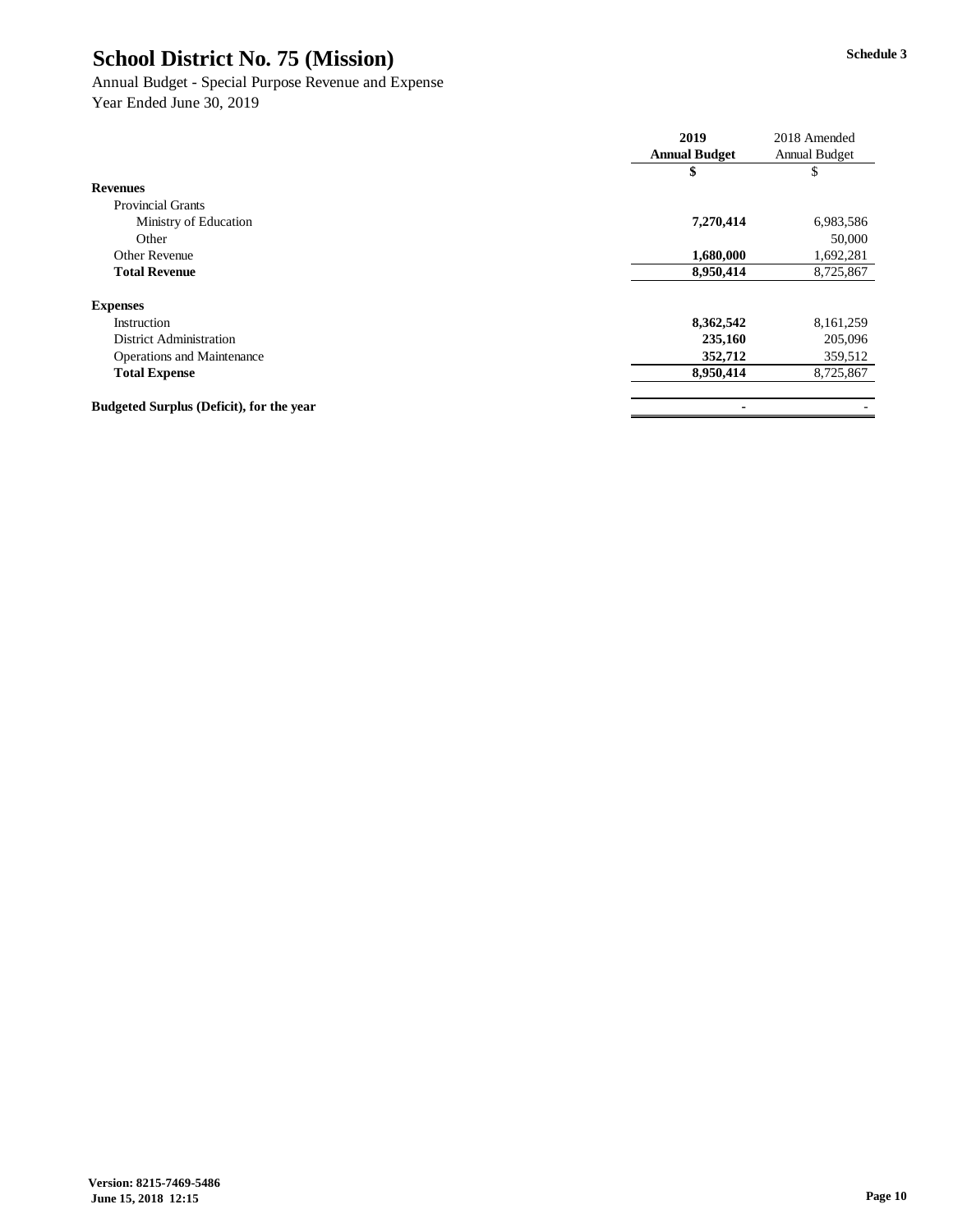### **Schedule 3A School District No. 75 (Mission)**

Annual Budget - Changes in Special Purpose Funds

|                                           | <b>Annual</b>   | Learning    | <b>Scholarships</b> | <b>School</b>    |               | Ready, |             |                               | <b>Classroom</b>   |
|-------------------------------------------|-----------------|-------------|---------------------|------------------|---------------|--------|-------------|-------------------------------|--------------------|
|                                           | <b>Facility</b> | Improvement | and                 | <b>Generated</b> | <b>Strong</b> | Set,   |             |                               | <b>Enhancement</b> |
|                                           | Grant           | Fund        | <b>Bursaries</b>    | Funds            | <b>Start</b>  | Learn  | <b>OLEP</b> | CommunityLINK Fund - Overhead |                    |
|                                           | \$              | S           |                     |                  | S             |        | -8          |                               |                    |
| Deferred Revenue, beginning of year       |                 |             | 100,000             | 817,736          |               |        |             |                               |                    |
| <b>Add:</b> Restricted Grants             |                 |             |                     |                  |               |        |             |                               |                    |
| Provincial Grants - Ministry of Education | 249,512         | 231,069     |                     |                  | 160,000       | 29,400 | 98,953      | 389,950                       | 425,910            |
| Other                                     |                 |             | 50,000              | 1,600,000        |               |        |             |                               |                    |
|                                           | 249,512         | 231,069     | 50,000              | 1,600,000        | 160,000       | 29,400 | 98,953      | 389,950                       | 425,910            |
| <b>Less:</b> Allocated to Revenue         | 249,512         | 231,069     | 80,000              | 1,600,000        | 160,000       | 29,400 | 98,953      | 389,950                       | 425,910            |
| Deferred Revenue, end of year             | $\sim$          | ۰.          | 70,000              | 817,736          |               | ٠      |             | ٠                             |                    |
| <b>Revenues</b>                           |                 |             |                     |                  |               |        |             |                               |                    |
| Provincial Grants - Ministry of Education | 249,512         | 231,069     |                     |                  | 160,000       | 29,400 | 98,953      | 389,950                       | 425,910            |
| Other Revenue                             |                 |             | 80,000              | 1,600,000        |               |        |             |                               |                    |
|                                           | 249,512         | 231,069     | 80,000              | 1,600,000        | 160,000       | 29,400 | 98,953      | 389,950                       | 425,910            |
| <b>Expenses</b>                           |                 |             |                     |                  |               |        |             |                               |                    |
| <b>Salaries</b>                           |                 |             |                     |                  |               |        |             |                               |                    |
| Teachers                                  |                 |             |                     |                  |               | 12,400 |             |                               |                    |
| Principals and Vice Principals            |                 |             |                     |                  |               |        | 42,000      |                               | 114,800            |
| <b>Educational Assistants</b>             |                 | 186,300     |                     |                  |               |        |             | 238,200                       |                    |
| <b>Support Staff</b>                      | 56,140          |             |                     |                  | 95,500        |        |             |                               | 92,032             |
| Substitutes                               |                 |             |                     |                  |               |        |             |                               | 104,000            |
|                                           | 56,140          | 186,300     |                     |                  | 95,500        | 12,400 | 42,000      | 238,200                       | 310,832            |
| <b>Employee Benefits</b>                  | 18,713          | 44,769      |                     |                  | 23,000        | 2,914  | 8,820       | 57,168                        | 77,708             |
| Services and Supplies                     | 174,659         |             | 80,000              | 1,600,000        | 41,500        | 14,086 | 48,133      | 94,582                        | 37,370             |
|                                           | 249,512         | 231,069     | 80,000              | 1,600,000        | 160,000       | 29,400 | 98,953      | 389,950                       | 425,910            |
| <b>Net Revenue (Expense)</b>              |                 |             |                     |                  |               |        |             | $\overline{\phantom{a}}$      |                    |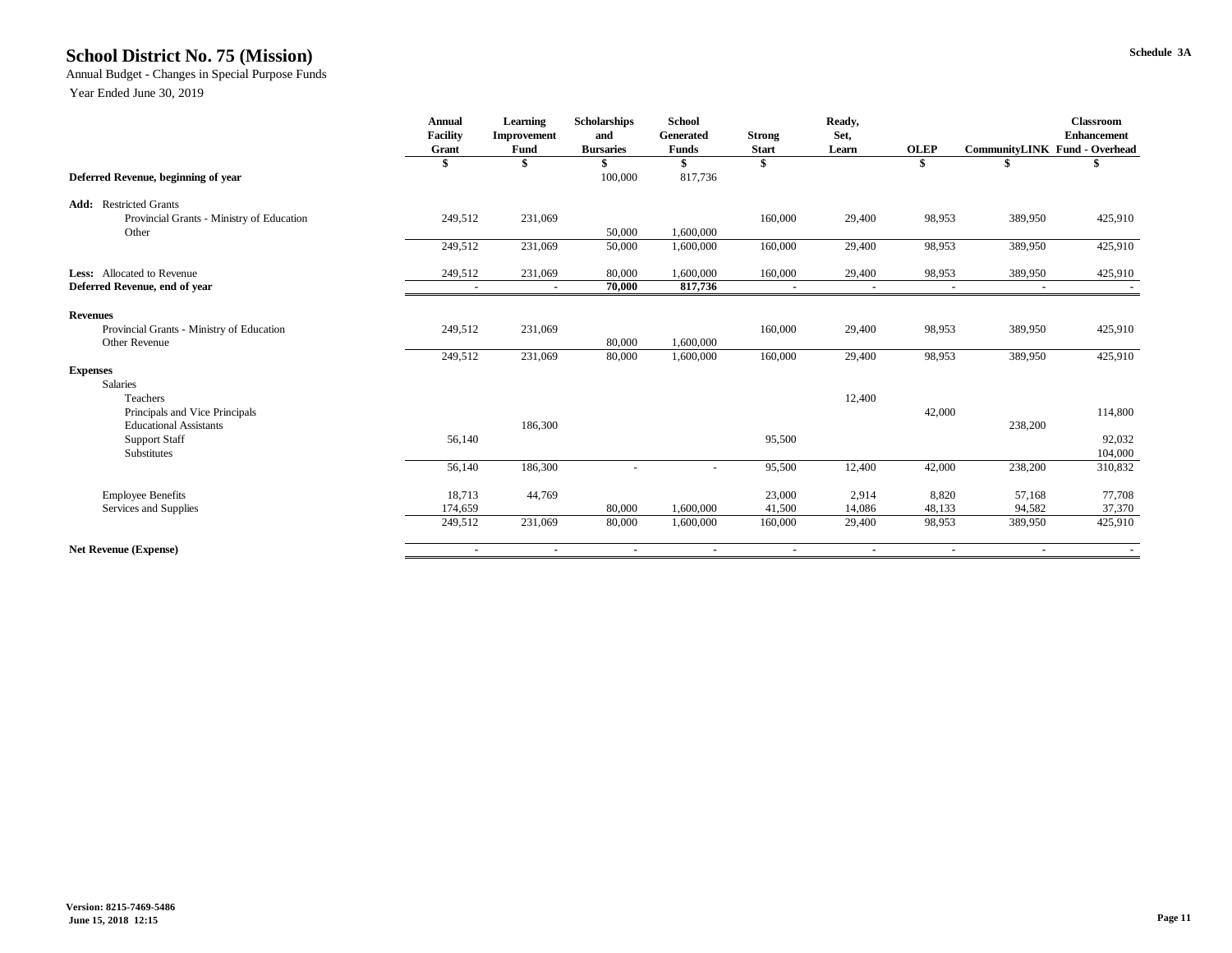### **Schedule 3A School District No. 75 (Mission)**

Annual Budget - Changes in Special Purpose Funds

|                                           | <b>Classroom</b>       |             |              |
|-------------------------------------------|------------------------|-------------|--------------|
|                                           | <b>Enhancement</b>     |             |              |
|                                           | <b>Fund - Staffing</b> | <b>BEST</b> | <b>TOTAL</b> |
|                                           | \$                     | \$          | \$           |
| Deferred Revenue, beginning of year       |                        | 20,000      | 937,736      |
| <b>Add:</b> Restricted Grants             |                        |             |              |
| Provincial Grants - Ministry of Education | 5,685,620              |             | 7,270,414    |
| Other                                     |                        |             | 1,650,000    |
|                                           | 5,685,620              |             | 8,920,414    |
| <b>Less:</b> Allocated to Revenue         | 5,685,620              |             | 8,950,414    |
| Deferred Revenue, end of year             |                        | 20,000      | 907,736      |
| <b>Revenues</b>                           |                        |             |              |
| Provincial Grants - Ministry of Education | 5,685,620              |             | 7,270,414    |
| Other Revenue                             |                        |             | 1,680,000    |
|                                           | 5,685,620              |             | 8,950,414    |
| <b>Expenses</b>                           |                        |             |              |
| <b>Salaries</b>                           |                        |             |              |
| Teachers                                  | 4,628,451              |             | 4,640,851    |
| Principals and Vice Principals            |                        |             | 156,800      |
| <b>Educational Assistants</b>             |                        |             | 424,500      |
| <b>Support Staff</b>                      |                        |             | 243,672      |
| <b>Substitutes</b>                        |                        |             | 104,000      |
|                                           | 4,628,451              | ÷           | 5,569,823    |
| <b>Employee Benefits</b>                  | 1,057,169              |             | 1,290,261    |
| Services and Supplies                     |                        |             | 2,090,330    |
|                                           | 5,685,620              |             | 8,950,414    |
| <b>Net Revenue (Expense)</b>              | ٠                      | ٠           |              |